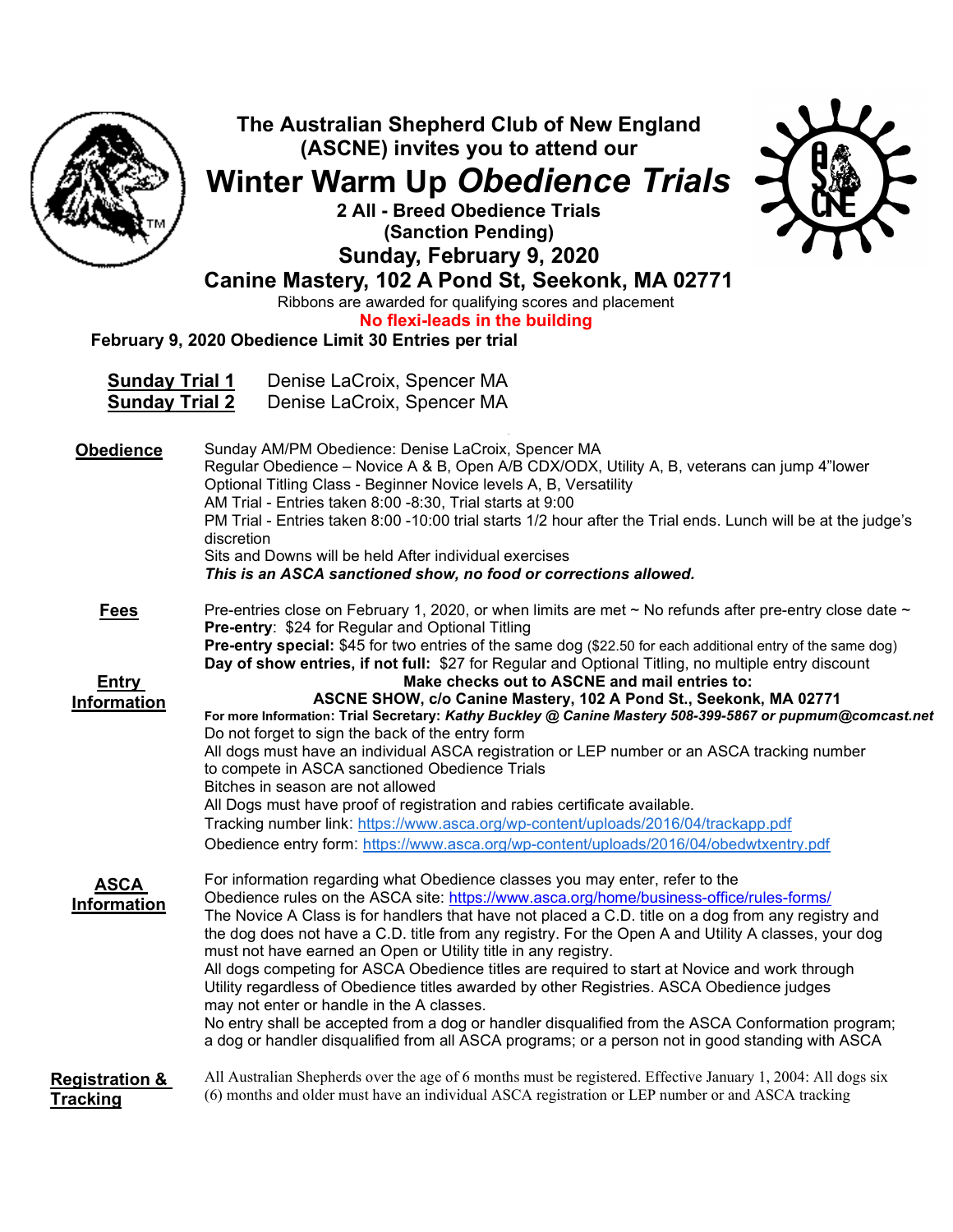number to compete in ASCA sanctioned Obedience Trials. A dog will be allowed to be shown at the trial where the handler applies for an ASCA tracking number. The handler will be issued a receipt by the Registration table valid for sixty (60) days to allow the Business Office time to issue the tracking number. Photo copies or originals of registration or tracking number papers must be presented to the Registration Table upon request when entering ASCA sanctioned Obedience Trials. Please visit https://www.asca.org/ for information

Site Information Show site is indoors on matting

On-Site Camping On site camping

Food Vendor The show site is available Sunday at 7:00 AM until 3:00 PM or  $\frac{1}{2}$  hour after the show is closed No food vendor is available on site. You are welcome to participate in a pot-luck lunch

**Lodging** Accommodations That Accept Well Behaved Dogs, please confirm when calling Comfort Inn 341 Highland Ave. Seekonk, MA – pet fee Extended Stay 1000 Warren Ave. East Providence, RI – pet fee Motel 6, 821 Fall River Ave, Seekonk, MA (508) 336-7800 – 10 minutes from show site Clarion, 940 Fall River Avenue, Seekonk, MA (508) 336-7300 – 10 minutes from site Red Roof Inn, Mansfield, MA, (508) 339-2323 - 25 minutes from show site Holiday Inn, Mansfield, MA (508) 339-2200 - 25 min from show site Normandy Campground, Foxboro, MA, (508) 543-7600 - 20 minutes from show site Motel and Campground Courtesies:

- Cover the motels bedding with a sheet, whether or not you think your dog will get on the bed.
- If you crate your dog, please bring a towel to put under the crate to keep marks off the rug.
- Bring a towel to put under your dog's food dish.
- Make every effort to have your dog free of fleas BEFORE arriving.
- All poop must be picked up, bagged, and disposed of properly by the dog's handler.
- The Event Committee will excuse competitors who fail to pick up after their dogs at the test site or the motel.
- Do not leave your dog unattended. If you must leave, take them with you. oning Baatatustration

| <b>UN-SITE</b>         | Un-Site Camping Registration                                                                                         |
|------------------------|----------------------------------------------------------------------------------------------------------------------|
| <b>Camping</b>         | Camping on: Friday Saturday<br>Total Fees: \$                                                                        |
| On site camping is     |                                                                                                                      |
| available for self-    |                                                                                                                      |
| contained units only.  |                                                                                                                      |
| No electricity is      | Phone: _______________________                                                                                       |
| available. \$10/night. | Check one:                                                                                                           |
|                        | Trailer___ Motor Home___ Fifth Wheel_                                                                                |
|                        | Length feet x Width feet Slide-out Yes No                                                                            |
|                        | Send in with your entries. Please enclose a separate check payable to Canine Mastery.                                |
| <b>Directions</b>      | From Rt.95 South of Attleboro                                                                                        |
|                        | Take Exit 2A (Newport Ave.) to the 1st light. Take that left onto Cottage St. Go approximately one mile and          |
|                        | turn Right onto Read St. Take 2nd Right onto Pond St. Watch for the Orion Industrial Park on your right (3/10 mile). |
| <b>Canine Mastery</b>  | Turn into the park, we are the second building on the left.                                                          |
| 102A Pond Street       | <b>From Rt.95 North of Attleboro</b>                                                                                 |
| Seekonk, MA            | From Rt. 95 North of Attleboro: Take Exit 3A Rt. 123. At the 2nd set of lights take a right onto                     |
| 02771                  | County St. Follow along and after the Stone E Lea golf course take a left onto Read St.                              |
| (508) 399-5867         | (There are signs for the animal shelter). Take the 2nd right onto Pond St. Turn right into the Orion Industrial Park |
|                        | in approximately 3/10 mile. We are the 2nd building on the left.                                                     |
|                        | From Rte. 195 East or West                                                                                           |
|                        | Take Massachusetts Exit 1. Follow 114 A (north). In approximately one mile you will reach a fork in                  |
|                        | the road, bear to the right (Grist Mill Restaurant will be on your left). This is Arcade Street.                     |
|                        | You will come to the intersection of Route 44. Go Straight across and continue on Arcade to the end.                 |
|                        | This is the Jct. of Route 152. Take a right onto 152 North – Newman Ave. Follow along for                            |

about 5 miles. You will come to the intersection of Central Ave. (Which is after the Rojacks)

Go ½ mile and take a left onto Pond Street. Watch for Orion Industrial Park on the left (2/10-mile).

Turn into the park, we are the second building on the left.